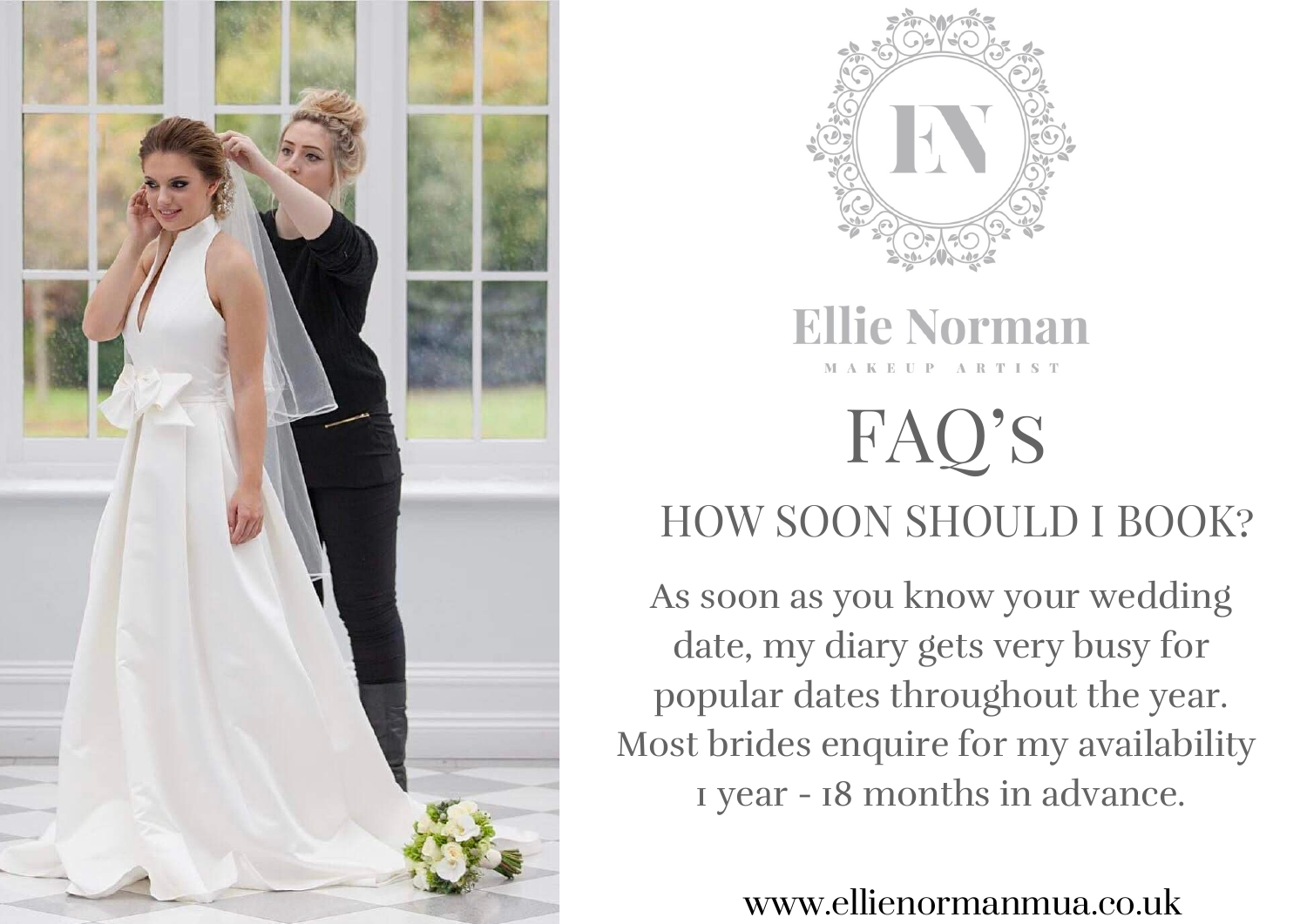FAQ's



## BEFORE PAYING THE BOOKING FEE'S?



WHEN SHOULD A TRIAL BE BOOKED FOR?

Unfortunately not, as another bride may want to book for the same date. If I receive an enquiry for the same date and you haven't paid the booking fee, then the date will be given away.

I recommend 3-4 months before the wedding day. Around this time, you should have your dress decided and a better vision of the day.

#### WHEN CAN YOU DO TRIALS?

Trials are by appointment only Monday - Friday daytimes. Saturday appointments are subject to availability and will incur in an additional fee.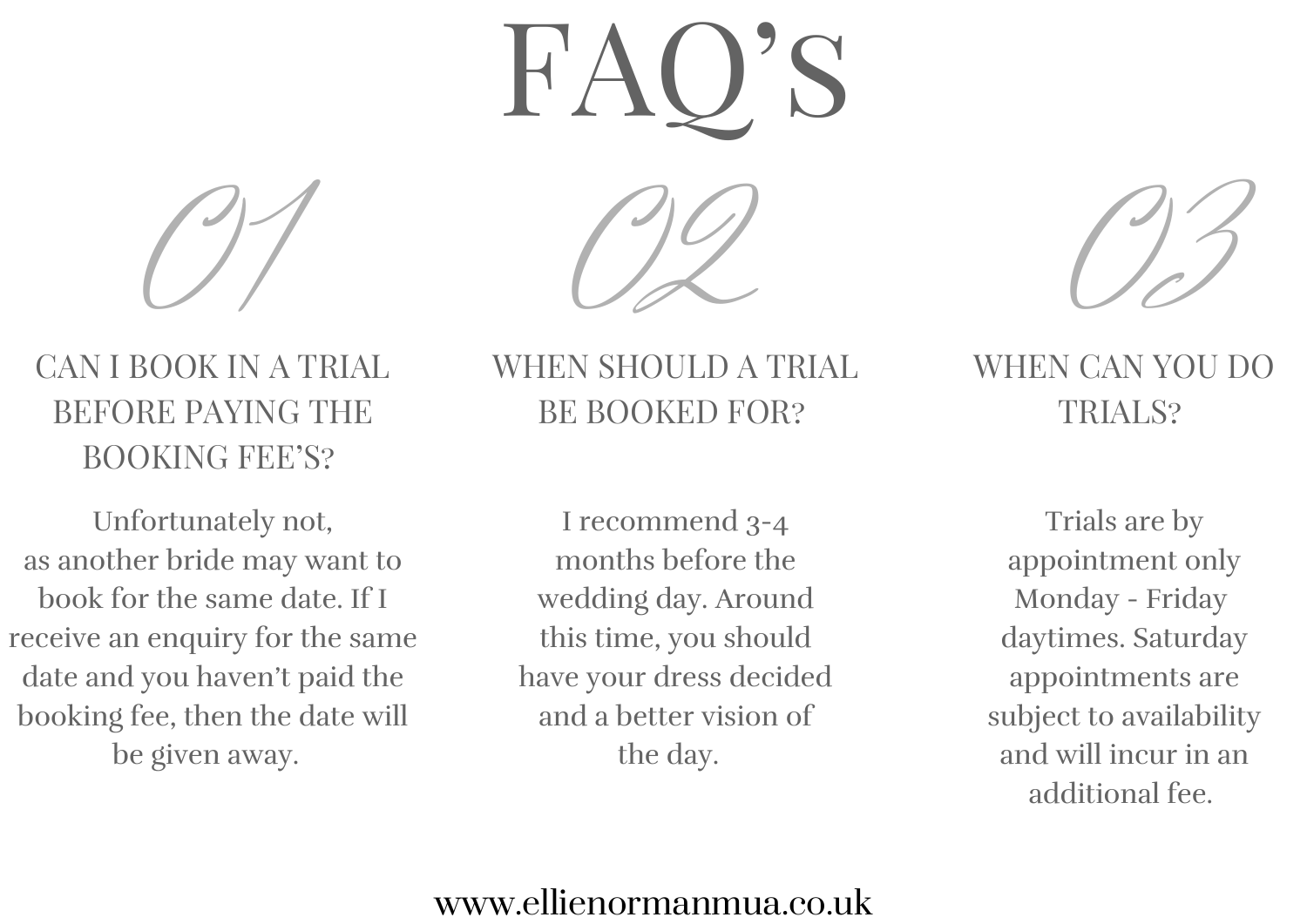

## WHAT HAPPENS AT THE TRIAL?

### HOW LONG WILL MY TRIAL TAKE?

The trial is the perfect time for me to get to know you! Your likes/dislikes and of course your planned day. I will work closely with you and your ideas and take photos of my work during the trial.

# FAQ'S



OH 05

- For your trial, please allow the following times:
	- 1. Hair and makeup up to 3 hours
	- Makeup only 90 minutes 2.

Hair only - 2 hours 3. This gives us enough time to try a few different styles, as well as going over any other details for your day.